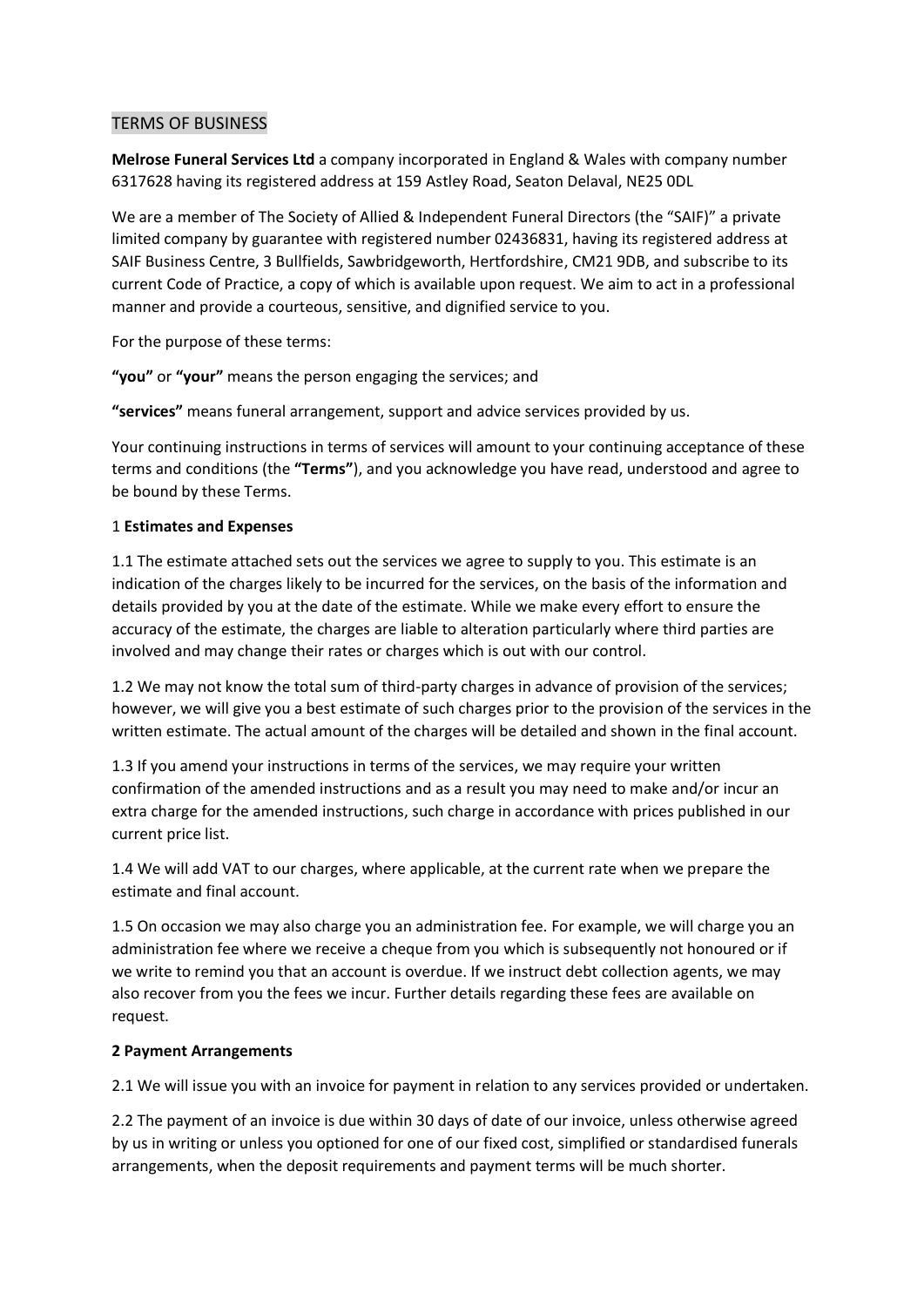## 2.3 **For Fixed Cost Direct Funerals**:

Payment is due in full 48 hours before the funeral date.

## 2.4 **For Simplified Funerals:**

Payment is due in full 48 hours before the funeral date.

# 2.5 **Standardised Price & Traditional funerals**

A minimum deposit of £1000 is required 48 hours prior to funeral taking place, with the balance due following provision of the services within 30 days of our invoice.

2.6 If you fail to pay in full on the due date for any of the services provided to you, we may charge you interest:

2.6.1 at a rate of 4% above our bank's Base Rate from time to time in force;

2.6.2 calculated (on a daily basis) from the date of our account until payment;

2.6.3 compounded on the first day of each month.

2.7 We may also recover the costs of taking any legal action, when necessary, to recover any unpaid sums (unless a Court orders states otherwise).

## **3 Indemnity and Liability**

3.1 You will indemnify us in full and hold us, our employees and agents harmless from and against all expenses, liabilities, losses, damages, claims and other reasonable expenses we may incur (directly or indirectly including financing costs and including legal costs on a full indemnity basis) in connection with or arising out of your use and any third party's use of the services and following any breach by you of any of your obligations under these Terms. We may claim any losses from you at any time providing written notice.

3.2 We shall not be liable to you or any third party for any loss or damage (including any loss of profit, revenue, business, goodwill or anticipated savings (whether direct or indirect) and any indirect, consequential or special damages, loss, costs, claims or expenses), howsoever arising.

3.3 Nothing in these Terms shall exclude or limit our liability for death or personal injury caused as a result of our negligence, breach of contract or otherwise.

#### **4 Data Protection**

4.1 Words shown in italics are defined in the Data Protection Act 2018 (the "**Act**").

4.2 We respect the confidential nature of the information given to us and, where you provide us with personal data ("**data**"), we will ensure that the data will be held securely, in confidence and processed only for the purpose of carrying out the services.

4.3 In order to provide the services we may need to pass such data to third parties who are performing some of the services for you, who may contact you directly.

4.4 Further details regarding these third parties are available upon request and are noted in our privacy policy.

4.5 Under the Act you have the right to know what data we hold on you and you can, by applying to us in writing and paying a fee, receive copies of that data. You confirm that you have permission to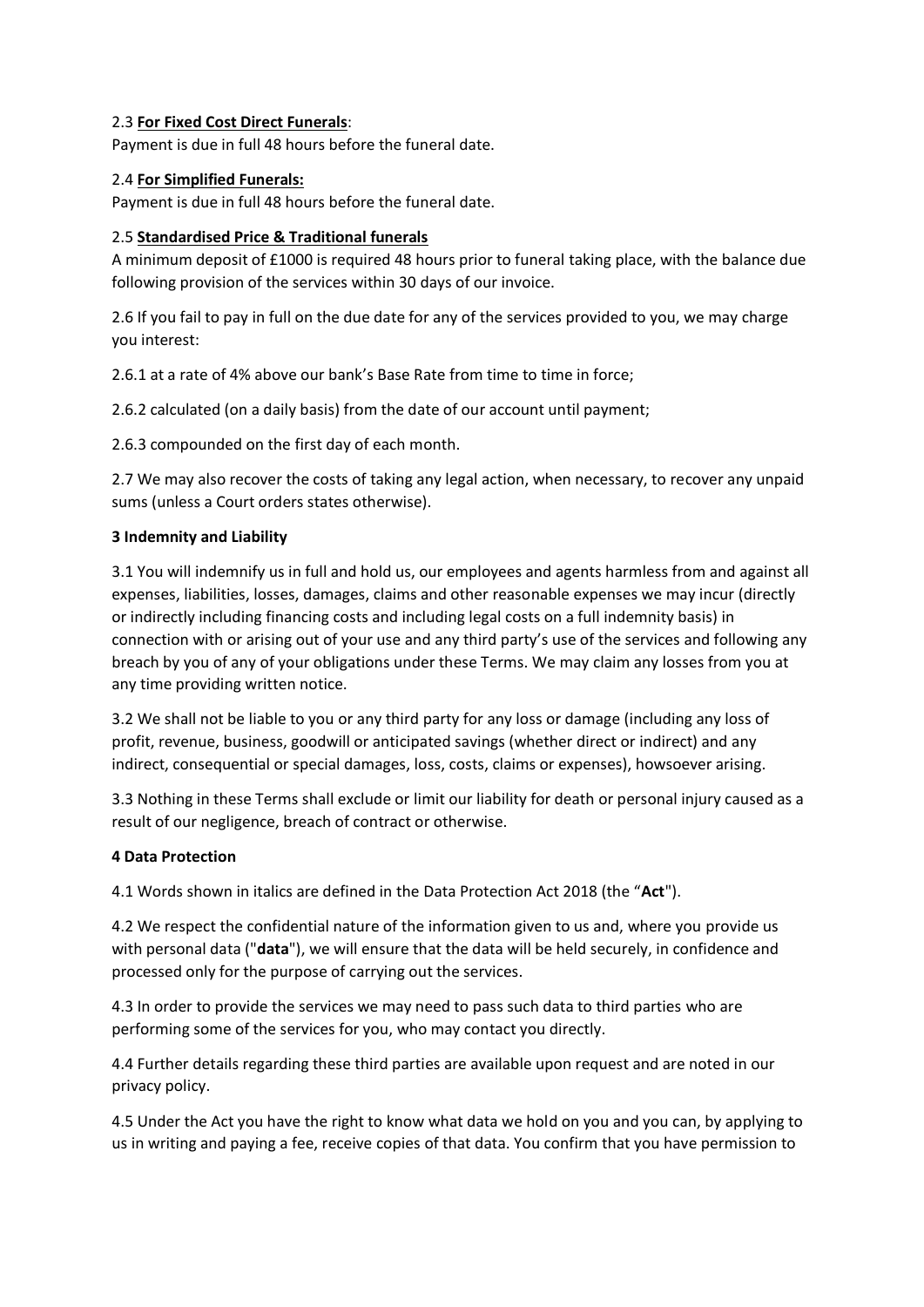also give consent to use all information you supply, including your relatives & friends, unless you specify.

# **5 Cooling-Off Period**

5.1 The Consumer Contracts (Information, Cancellation and Additional Charges) Regulations 2013 may give you the right to terminate provision of our services in the cooling-off period of 14 days after you have agreed to engage our services or provide us with initial instruction (the "**Cooling-off**  Period"). If you wish the performance of the services to which this right applies to commence before the end of the cooling-off period, you must tell the person named below, in writing at the time of your initial instruction.

5.2 In the event that you exercise the right to cancel our services during the Cooling-off Period, if you have received any goods or services from us during such period you will be required to reimburse us for any incurred costs and expenses associated with provision of the goods or services during the Cooling-off Period.

#### 6 **Termination**

6.1 The services may be terminated before the services are delivered:

6.1.1 by us if you fail to honour your obligations under these Terms; and

6.1.2 by you communicating to us in writing, whether this be by text, email or post that you are terminating your instructions and engagement of the services.

6.2 You must tell the person named below, in writing as soon as practicable of any termination.

6.3 If we or you terminate the services you may, depending on the reasons for termination, at our discretion be asked to pay a reasonable sum based upon the services carried out up to the time of termination. Such amount will be advised to you in writing.

#### 7 **Standards of Service**

7.1 The Society of Allied & Independent Funeral Directors (SAIF) Code of Practice requires that we provide a high-quality service in all aspects. If you have any questions or concerns about the service we provide to you, please raise them in the first instance with our designated senior person. If that does not resolve the problem to your satisfaction SAIF provides a dispute resolution service, as an alternative to legal action.

7.2 You can contact SAIF by completing their complaints form which is available by contacting them on 0345 230 6777 or email to [standards@saif.org.uk.](mailto:standards@saif.org.uk)

7.3 Although we endeavour to provide a prompt and efficient service for you, there may be instances where, because of circumstances beyond our control, we are unable to fulfil our obligations to you on the date or time specified. Therefore, we endeavour to meet all dates and times provided on the estimate however these cannot be guaranteed. Where it is known and arrangement will not be met, we will attempt to contact you in advance, using the details overleaf, and advise you of alternative arrangements.

7.4 We cannot be responsible for the performance of any third parties which may include, but not specifically limited to, Crematoria, Councils, Grave Diggers, Ministers, Civil Celebrants, Florists, Printers, Vehicle Hire, Newspapers, Hospitals, Doctors, Coroner, Registrar, International Repatriation Service Providers, etc.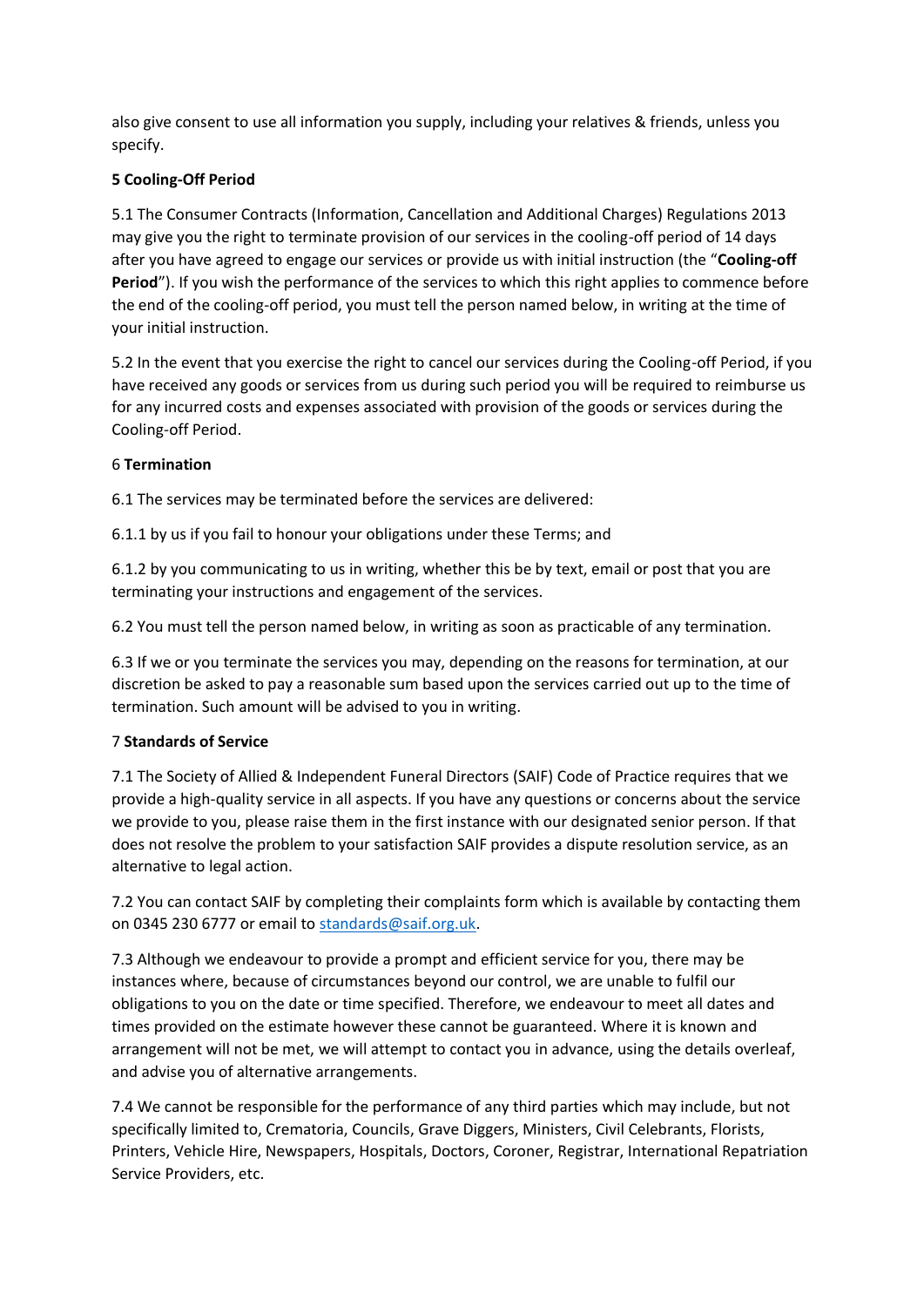## 8 **Agreement**

8.1 Your instructions will not create any rights enforceable by virtue of the Contracts Rights of Third Parties Act 1999 by any person not identified as our client.

8.2 If any of these Terms are unenforceable as drafted:-

8.2.1 it will not affect the enforceability of any other of these Terms; and

8.2.2 if it would be enforceable if amended, it will be treated as so amended.

8.3 The parties agree that these Terms along with estimates and services accounts constitutes the entire agreement between them and supersedes all previous agreements, understandings and arrangements between them, whether in writing or oral in respect of its subject matter

8.4 Notwithstanding anything else contained in these Terms, neither party shall be liable for any delay in performing, or non-performance of, its obligations hereunder if such delay or nonperformance is caused by circumstances beyond the reasonable control of the party so delaying or non-performing, including but not limited to strikes, lock outs, labour 5 disputes, acts of God, war, riot civil commotion, malicious damage, compliance with any law or government order, rule, regulation or direction, accident, disease, epidemic, pandemic, fire, flood, storm or adverse weather conditions.

8.5 Our liability is excluded to the maximum extent permitted by law including any implied terms.

8.6 No variation of these Terms shall be valid or effective unless it is in writing (including email), refers to these Terms and is duly signed or executed by, or on behalf of SAIF.

8.7 These Terms are subject to English Law. If any provision of these Terms shall be unlawful, void or for any reason unenforceable, then that provision shall be deemed severable and shall not affect the validity and enforceability of the remaining provisions. By accepting these Terms you submit to the non-exclusive jurisdiction of the English courts.

#### 9 **Additional legal requirements**

9.1 Any inappropriate items found in a coffin during our final closing down procedure will be discreetly disposed of.

9.2 If additional bearers are required, due to the size of Coffin or difficult access to the place of service then additional costs of £15 per bearer will be charged per an hour.

9.3 Any unclaimed items of clothing/effects will be discreetly disposed of after 7 days of date of death unless otherwise agreed.

9.4 Instructions regarding cremated remains are to be issued by the cremation applicant and remain their sole decision and ownership. They will be held free of charge for six months, thereafter a charge of £15 a month. All cremated remains are held for a maximum of 12 months before being returned to the crematorium for strewing.

9.5 We will update our website with the details of your funeral services. You will be asked your preferences with the information to be displayed.

9.6 Donation Companies including our on-line charitable donation processing partner much loved, make charges for use of their services, currently 3.1% & card charges 1.3%. Further details of these